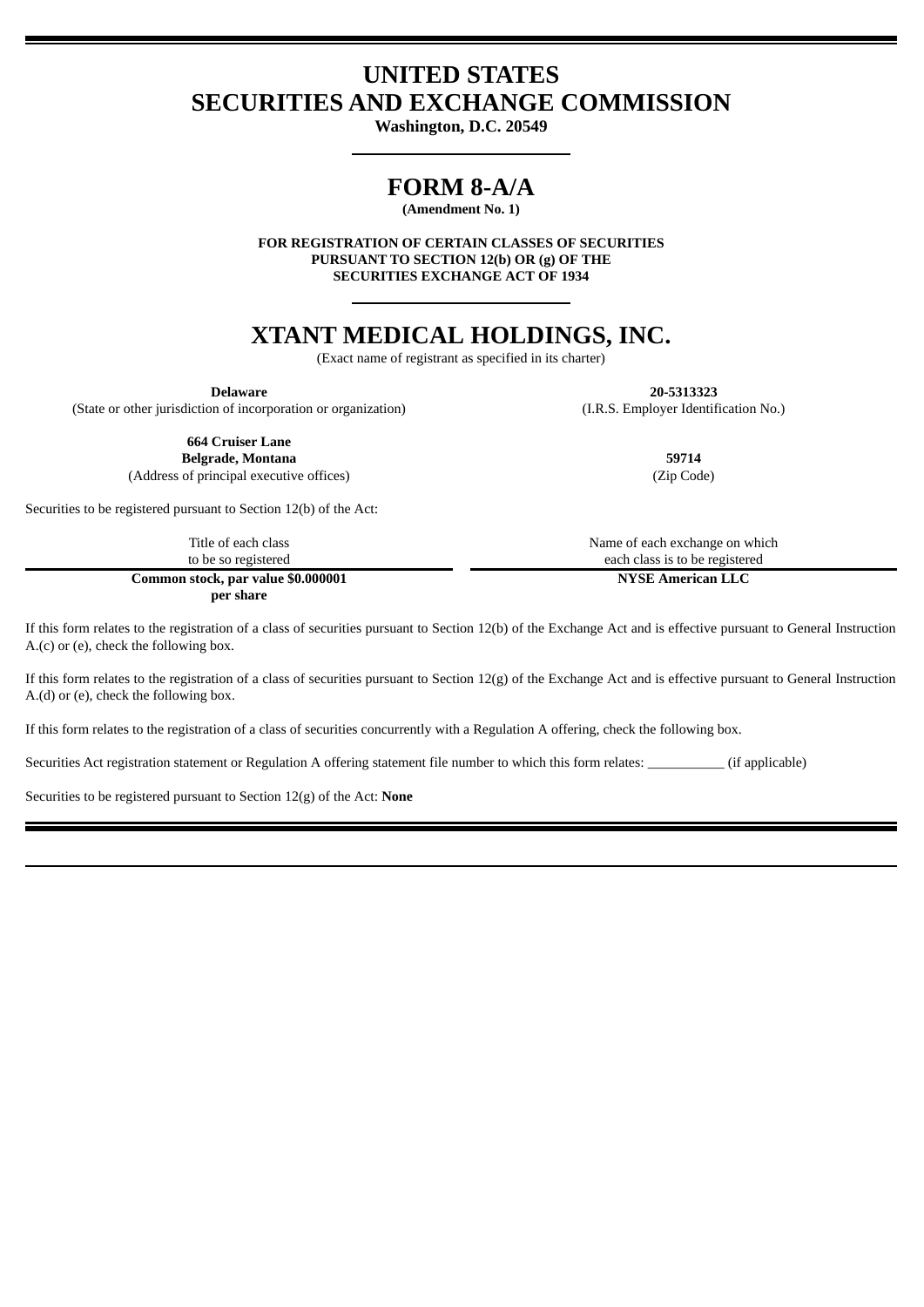#### **Explanatory Note**

Xtant Medical Holdings, Inc. ("Xtant," "we," "us" or "our") hereby amends its registration statement on Form 8-A (File No. 001-34951) filed by Xtant with the Securities and Exchange Commission ("SEC") on October 15, 2015.

#### **Item 1. Description of Registrant's Securities to be Registered.**

The following description summarizes the material terms and provisions of our common stock and does not purport to be complete. It is subject to and qualified in its entirety by reference to the provisions of our Amended and Restated Certificate of Incorporation, as amended (the "Certificate of Incorporation"), Second Amended and Restated Bylaws (the "Bylaws") and the Investor Rights Agreement, dated February 14, 2018, among Xtant and OrbiMed Royalty Opportunities II, LP ("Royalty Opportunities") and ROS Acquisition Offshore LP ("ROS") (the "Investor Rights Agreement"), which are filed as exhibits to the registration statement and are incorporated by reference herein. We encourage you to read our Certificate of Incorporation, our Bylaws, the Investor Rights Agreement and the applicable provisions of the General Corporation Law of the State of Delaware ("DGCL") for additional information.

#### **Authorized and Outstanding Capital Stock**

Our Certificate of Incorporation provides that we have authority to issue (i) 300 million shares of our common stock, par value \$0.000001 per share, 86,796,175 of which are issued and outstanding as of the date of this registration statement and (ii) 10,000,000 shares of preferred stock, par value \$0.000001 per share, none of which are issued and outstanding as of the date of this registration statement.

As of March 1, 2022, we had outstanding warrants to purchase 7,532,390 shares of our common stock, stock options to purchase 3,296,335 shares of our common stock and restricted stock unit awards covering 2,569,780 shares of our common stock under the Xtant Medical Holdings, Inc. Amended and Restated 2018 Equity Incentive Plan, options to purchase 14,495 shares of our common stock under our prior equity compensation plan, and 1,292,521 shares available for issuance under the Xtant Medical Holdings, Inc. Amended and Restated 2018 Equity Incentive Plan.

#### **Voting Rights**

Each holder of our common stock is entitled to one vote per share on each matter submitted to a vote at a meeting of stockholders, including in all elections for directors. Stockholders are not entitled to cumulative voting in the election of directors. Subject to applicable law and the rights, if any, of the holders of outstanding shares of any series of preferred stock we may designate and issue in the future, holders of our common stock are entitled to vote on all matters on which stockholders are generally entitled to vote.

Our stockholders may vote either in person or by proxy. At all meetings of stockholders for the election of directors at which a quorum is present, a plurality of the votes cast shall be sufficient to elect. All other elections and questions presented to the stockholders at a meeting at which a quorum is present shall, unless otherwise provided by our Certificate of Incorporation, our Bylaws, the rules or regulations of any stock exchange applicable to us or applicable law or pursuant to any regulation applicable to us or our securities, be decided by the affirmative vote of the holders of a majority in voting power of the shares of our stock that are present in person or by proxy and entitled to vote thereon.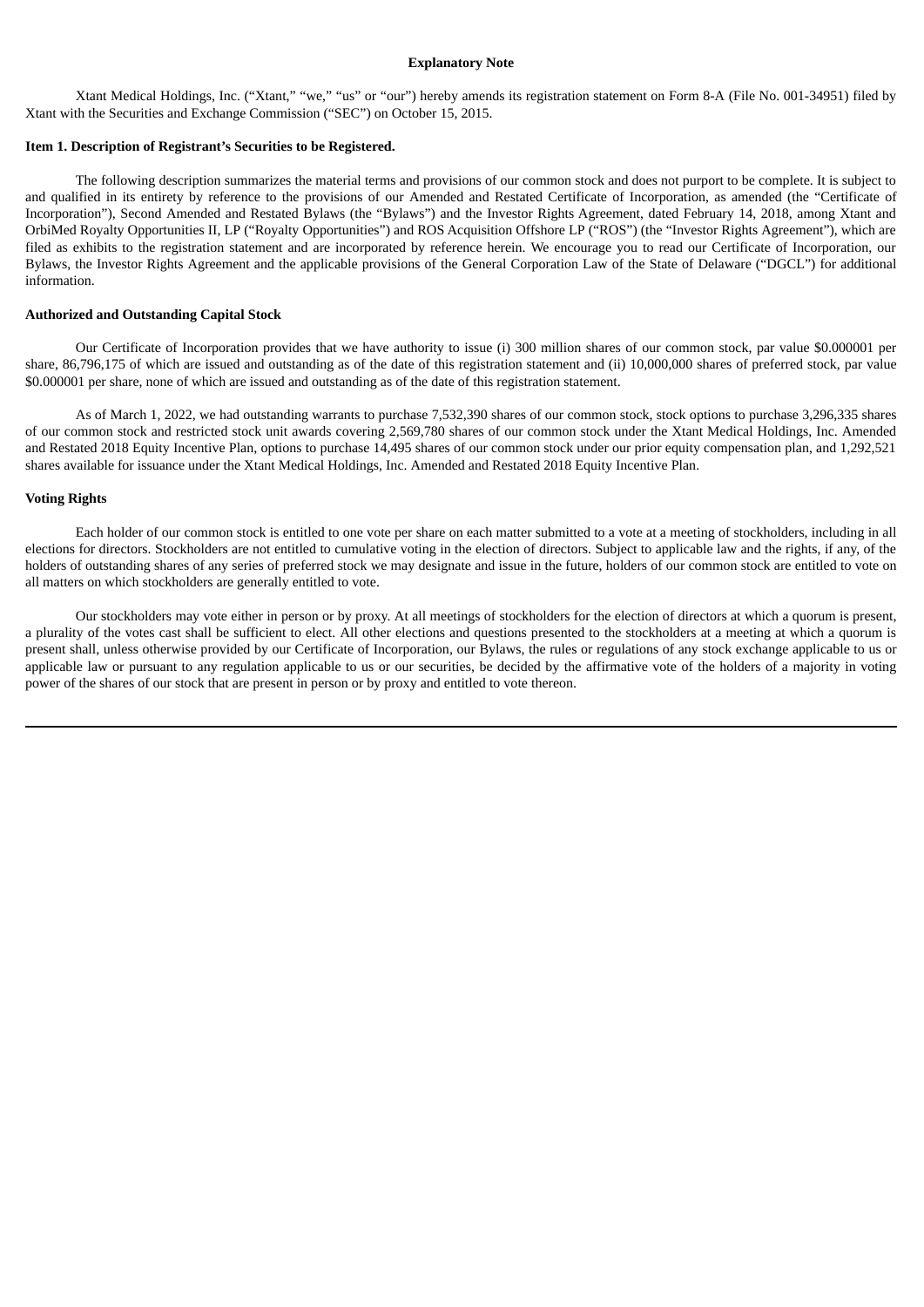# **Dividends**

The Board of Directors may authorize, and we may make, distributions to our stockholders, subject to any restriction in our Certificate of Incorporation, and to those limitations prescribed by law and contractual restrictions. Subject to preferences that may apply to any shares of preferred stock outstanding at the time, the holders of our common stock will be entitled to share equally, identically and ratably in any dividends that the Board of Directors may determine to issue from time to time.

### **Liquidation Rights**

Upon liquidation, dissolution or winding up, all holders of our common stock are entitled to participate pro rata in our assets available for distribution, subject to applicable law and the rights, if any, of the holders of any class of preferred stock then outstanding.

#### **Other Rights and Preferences**

Under the terms of our Certificate of Incorporation and Bylaws, holders of our common stock have no preemptive rights, conversion rights or subscription rights, and there are no redemption or sinking fund provisions applicable to our common stock. The rights, preferences and privileges of the holders of our common stock are subject to, and may be adversely affected by, the rights of the holders of shares of any series of preferred stock that the Board of Directors may designate and issue in the future. Our Certificate of Incorporation and Bylaws do not restrict the ability of a holder of our common stock to transfer his, her or its shares of our common stock. All shares of our common stock currently outstanding are fully paid and non-assessable.

#### **Transfer Agent**

The transfer agent for our common stock is Broadridge Corporate Issuer Solutions, Inc.

# **Exchange Listing**

Our common stock is listed on NYSE American under the symbol "XTNT."

### Anti-Takeover Effects of Certain Provisions of our Certificate of Incorporation, Bylaws and Investor Rights Agreement, Our Status as a **Controlled Company and the DGCL**

Anti-takeover provisions in our Certificate of Incorporation, Bylaws, the Investor Rights Agreement and under the DGCL and our status as a controlled company may discourage or prevent a change in control, even if such a sale could be beneficial to our stockholders.

#### *Certificate of Incorporation and Bylaws*

Our Certificate of Incorporation and Bylaws contain the following anti-takeover provisions that may have an anti-takeover effect of delaying, deferring or preventing a change in control of Xtant:

● We have shares of common stock and preferred stock available for issuance without stockholder approval. The existence of unissued and unreserved common stock and preferred stock may enable the Board to issue shares to persons friendly to current management or to issue preferred stock with terms that could render more difficult or discourage a third-party attempt to obtain control of us by means of a merger, tender offer, proxy contest or otherwise, thereby protecting the continuity of our management.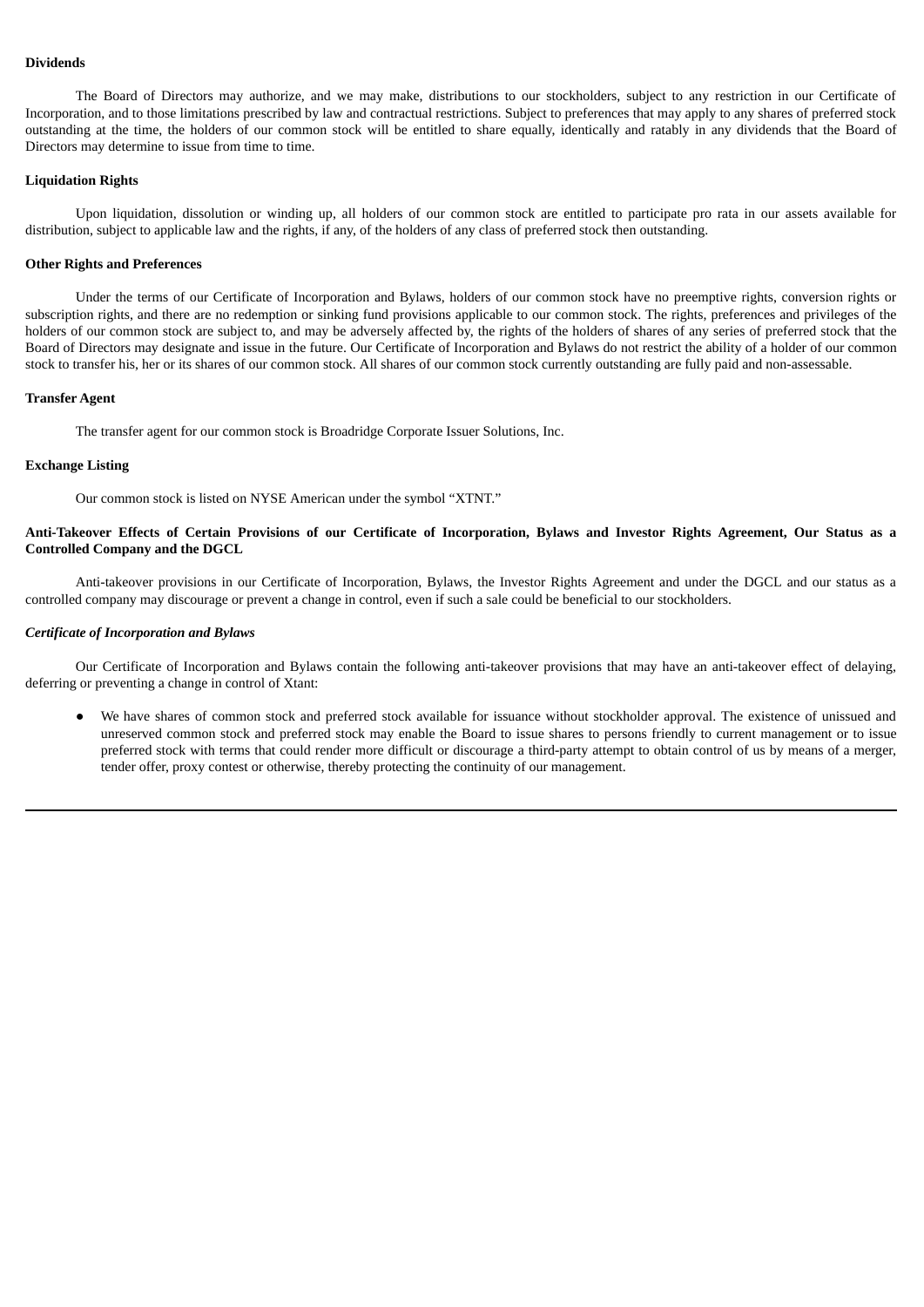- Shares of our common stock do not have cumulative voting rights in the election of directors, so our stockholders holding a majority of the shares of common stock outstanding will be able to elect all of our directors.
- Special meetings of the stockholders may be called only by the Board, the chairman of the Board or the chief executive officer.
- The Board may adopt, alter, amend or repeal our Bylaws without stockholder approval.
- Unless otherwise provided by law, any newly created directorship or any vacancy occurring on the Board for any cause may be filled by the affirmative vote of a majority of the remaining members of the Board, even if such majority is less than a quorum, and any director so elected shall hold office until the expiration of the term of office of the director whom he or she has replaced or until his or her successor is elected and qualified.
- The affirmative vote of the holders of at least two-thirds of the voting power of the then outstanding shares of our capital stock entitled to vote generally in the election of directors, voting together as a single class, is required to amend or repeal the provisions of our Certificate of Incorporation related to the amendment of our Bylaws, the Board and our stockholders as well as the general provisions of our Certificate of Incorporation.
- Stockholders must follow advance notice procedures to submit nominations of candidates for election to the Board at an annual or special meeting of our stockholders and must follow advance notice procedures to submit other proposals for business to be brought before an annual meeting of our stockholders.
- Unless we consent in writing to an alternative forum, the Court of Chancery of the State of Delaware will be the exclusive forum for (i) any derivative action or proceeding brought on our behalf, (ii) any action asserting a claim of breach of a fiduciary duty owed by any director, officer or other employee of Xtant to us or our stockholders, (iii) any action asserting a claim arising under any provision of the General Corporation Law of the State of Delaware, our Certificate of Incorporation or our Bylaws, or (iv) any action asserting a claim governed by the internal-affairs doctrine. This forum selection provision is not intended to apply to actions arising under the Securities Act of 1933, as amended, or the Securities Exchange Act of 1934, as amended. To the extent the provision could be construed to apply to claims arising under the Securities Act of 1933, as amended, there is uncertainty as to whether a court would enforce the provision, and our stockholders cannot waive compliance with the federal securities laws and the rules and regulations thereunder.

#### *Investor Rights Agreement*

We are party to an Investor Rights Agreement, which includes certain provisions that may have an anti-takeover effect of delaying, deferring or preventing a change in control of Xtant. The Investor Rights Agreement includes director nomination rights, which provide that so long as the Ownership Threshold (as defined in the Investor Rights Agreement) is met, Royalty Opportunities and ROS are entitled to nominate such individuals to the Board of Directors constituting a majority of the directors. In addition, under the Investor Rights Agreement, so long as the Ownership Threshold is met, certain matters require the approval of Royalty Opportunities and ROS to proceed with such a transaction, including without limitation, the sale, transfer or other disposition of assets or businesses of Xtant or its subsidiaries with a value in excess of \$250,000 in the aggregate during any fiscal year (other than sales of inventory or supplies in the ordinary course of business, sales of obsolete assets (excluding real estate), sale-leaseback transactions and accounts receivable factoring transactions).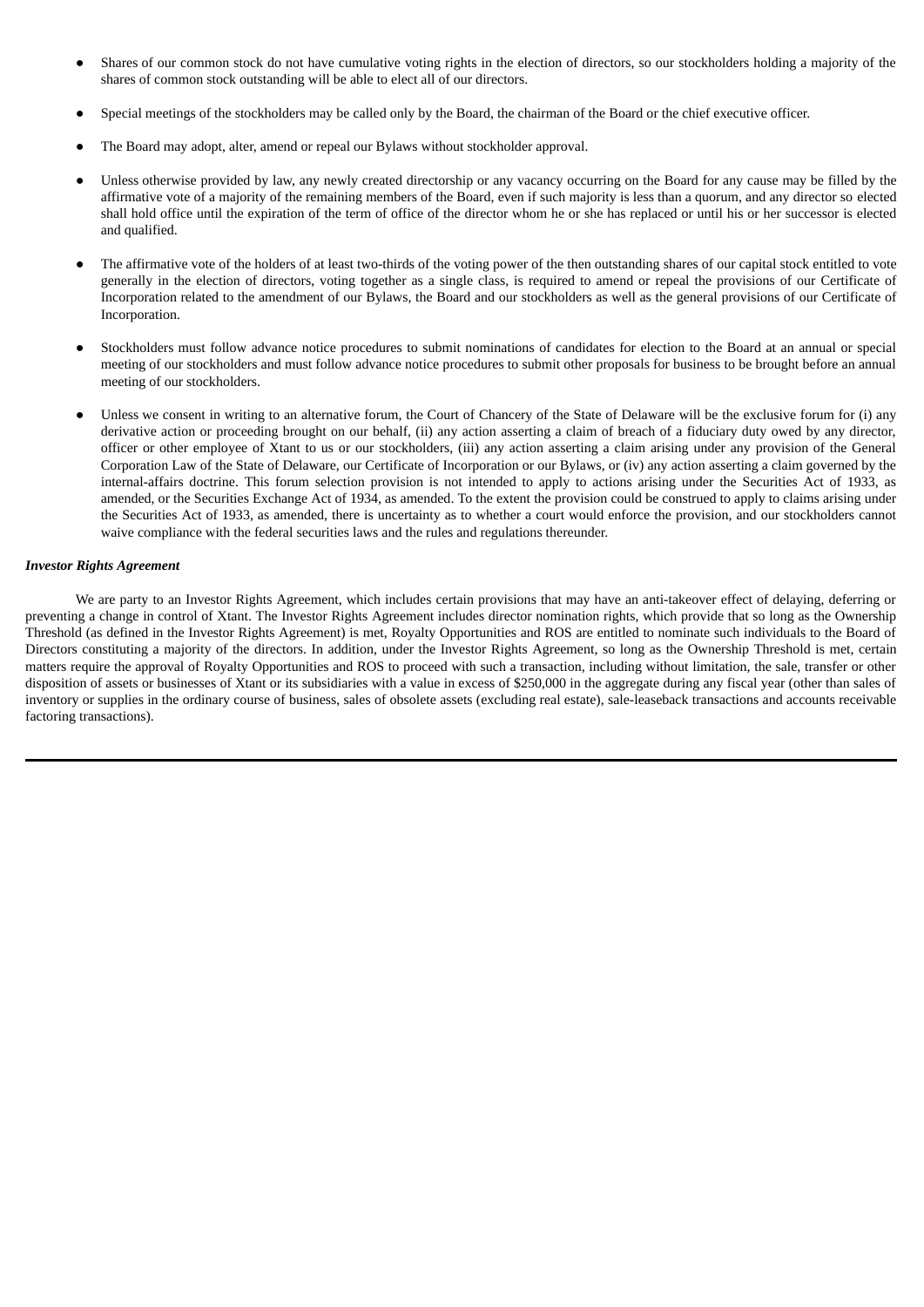### *Controlled Company Status*

We are a "controlled company" as defined in section 801(a) of the NYSE American Company Guide because more than 50% of the combined voting power of all of our outstanding common stock is beneficially owned by OrbiMed Advisors LLC. Our status as a controlled company may have an anti-takeover effect of delaying, deferring or preventing a change in control of Xtant.

#### *Section 203 of the DGCL*

We have elected to be subject to Section 203 of the DGCL and we are prohibited from engaging in any business combination with any interested stockholder for a period of three years after the date that such stockholder became an interested stockholder, with the following exceptions:

- before such date, the Board of Directors approved either the business combination or the transaction that resulted in the stockholder becoming an interested stockholder;
- upon completion of the transaction that resulted in the stockholder becoming an interested stockholder, the interested stockholder owned at least 85% of the voting shares outstanding at the time the transaction began, excluding for purposes of determining the voting shares outstanding (but not the outstanding voting shares owned by the interested stockholder) those shares owned (i) by persons who are directors and also officers and (ii) employee stock plans in which employee participants do not have the right to determine confidentially whether shares held subject to the plan will be tendered in a tender or exchange offer; or
- on or after such date, the business combination is approved by the Board of Directors and authorized at an annual or special meeting of the stockholders, and not by written consent, by the affirmative vote of at least 66-2/3% of the outstanding voting shares that are not owned by the interested stockholder.

In general, Section 203 of the DGCL defines business combination to include the following:

- any merger or consolidation involving Xtant and the interested stockholder;
- any sale, transfer, pledge or other disposition of 10% or more of the assets of Xtant involving the interested stockholder;
- subject to certain exceptions, any transaction that results in the issuance or transfer by Xtant of any shares of Xtant to the interested stockholder;
- any transaction involving Xtant that has the effect of increasing the proportionate share of the shares or any class or series of shares of Xtant beneficially owned by the interested stockholder; or
- the receipt by the interested stockholder of the benefit of any loans, advances, guarantees, pledges or other financial benefits by or through Xtant.

In general, by reference to Section 203 of the DGCL, an "interested stockholder" is an entity or person who, together with the person's affiliates and associates, beneficially owns, or within three years prior to the time of determination of interested stockholder status owned, 15% or more of the outstanding voting shares of Xtant.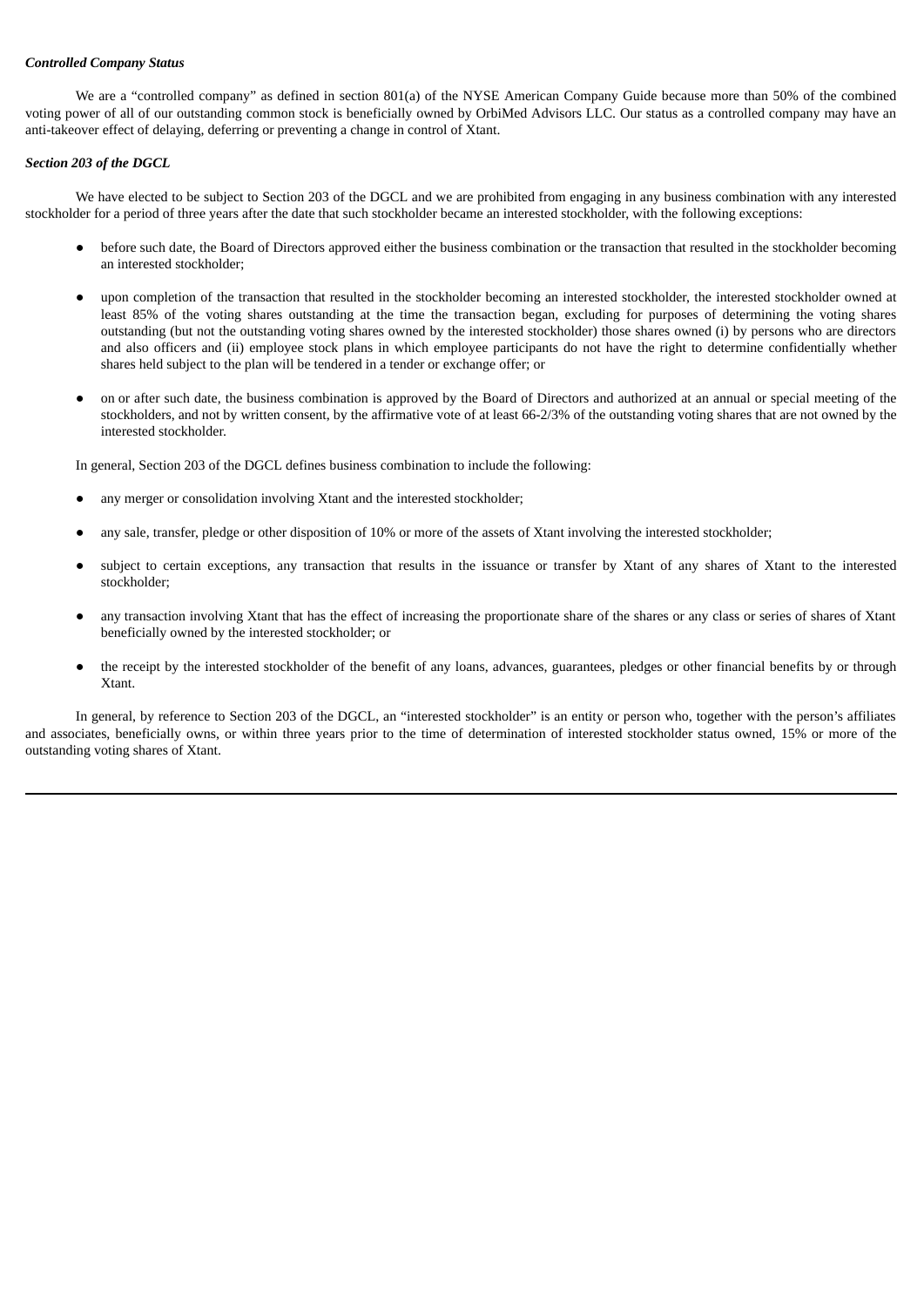# **Limitations of Liability and Indemnification Matters**

We have adopted provisions in our Certificate of Incorporation that limit or eliminate the liability of our directors for monetary damages for breach of their fiduciary duties, except for a breach of the duty of loyalty to our Company or its stockholders, for acts or omissions not in good faith or involving intentional misconduct or a knowing violation of law, or for any transaction from which a director derived an improper personal benefit. Accordingly, our directors will not be personally liable for monetary damages for breach of their fiduciary duties as directors, except with respect to the following:

- any breach of their duty of loyalty to us or our stockholders;
- acts or omissions not in good faith or that involve intentional misconduct or a knowing violation of law;
- unlawful payments of dividends or unlawful stock repurchases or redemptions as provided in Section 174 of the DGCL; or
- any transaction from which the director derived an improper personal benefit.

This limitation of liability does not apply to liabilities arising under the federal securities laws and does not affect the availability of equitable remedies such as injunctive relief or rescission. If Delaware law is amended to authorize the further elimination or limiting of director liability, then the liability of our directors will be eliminated or limited to the fullest extent permitted by Delaware law as so amended.

Our Bylaws provide for mandatory indemnification of directors and officers to the maximum extent allowed by applicable law. We believe that indemnification under our Bylaws covers at least negligence and gross negligence on the part of indemnified parties. In addition, we have also entered into indemnification agreements with our directors and officers, pursuant to which we must:

- indemnify officers and directors against certain liabilities that may arise because of their status as officers and directors;
- advance expenses, as incurred, to officers and directors in connection with a legal proceeding subject to limited exceptions; and
- cover officers and directors under any general or directors' and officers' liability insurance policy maintained by us.

We also maintain directors' and officers' liability insurance.

We believe that these provisions and agreements are necessary to attract and retain qualified persons as directors and executive officers. Insofar as indemnification for liabilities arising under the Securities Act may be permitted to directors, officers or persons controlling us pursuant to the foregoing provisions, the opinion of the SEC is that such indemnification is against public policy as expressed in the Securities Act and is therefore unenforceable.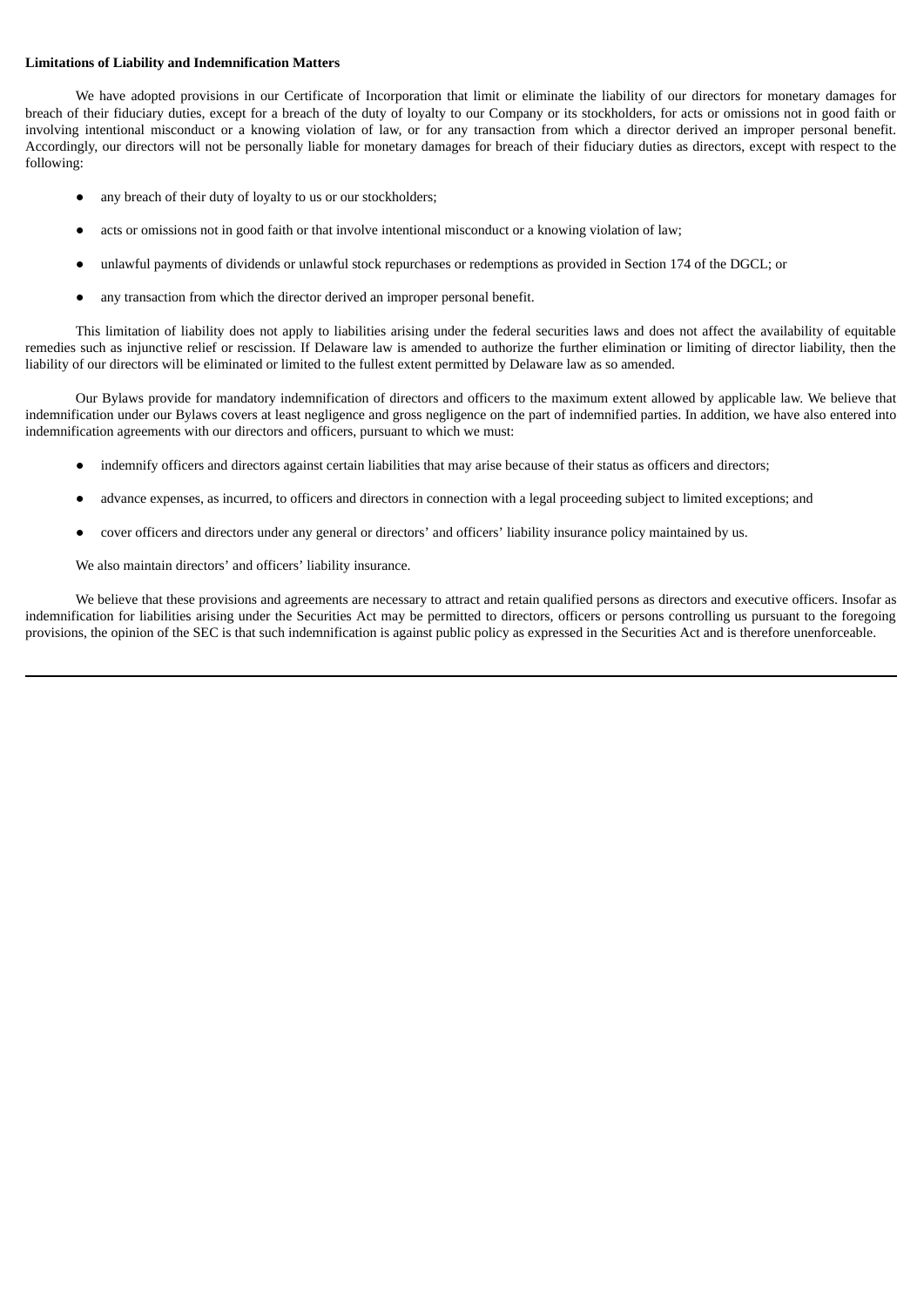# **Item 2. Exhibits.**

| Exhibit<br>No. | <b>Description</b>                                                                                                                                                                                                                                                                                                                                                                                                                           |
|----------------|----------------------------------------------------------------------------------------------------------------------------------------------------------------------------------------------------------------------------------------------------------------------------------------------------------------------------------------------------------------------------------------------------------------------------------------------|
| 3.1            | Amended and Restated Certificate of Incorporation of Xtant Medical Holdings, Inc. (filed as Exhibit 3.1 to the Registrant's Current Report<br>on Form 8-K filed with the SEC on February 13, 2018 (SEC File No. 001-34951) and incorporated by reference herein)                                                                                                                                                                             |
| 3.2            | Certificate of Amendment of the Amended and Restated Certificate of Incorporation of Xtant Medical Holdings, Inc. (filed as Exhibit 3.1 to<br>the Registrant's Current Report on Form 8-K filed with the SEC on October 31, 2019 (SEC File No. 001-34951) and incorporated by<br>reference herein)                                                                                                                                           |
| 3.3            | Certificate of Amendment of the Amended and Restated Certificate of Incorporation of Xtant Medical Holdings, Inc., as amended (filed as<br>Exhibit 3.1 to the Registrant's Current Report on Form 8-K filed with the SEC on October 1, 2020 (SEC File No. 001-34951) and<br>incorporated by reference herein)                                                                                                                                |
| 3.4            | Second Amended and Restated Bylaws of Xtant Medical Holdings, Inc. (filed as Exhibit 3.1 to the Registrant's Current Report on Form 8-K<br>filed with the SEC on February 16, 2018 (SEC File No. 001-34951) and incorporated by reference herein)                                                                                                                                                                                            |
| 4.1            | <u>Investor Rights Agreement dated February 14, 2018 among Xtant Medical Holdings, Inc., OrbiMed Royalty Opportunities II, LP, ROS</u><br>Acquisition Offshore LP, Park West Partners International, Limited and Park West Investors Master Fund, Limited (filed as Exhibit 10.3 to<br>the Registrant's Current Report on Form 8-K filed with the SEC on February 16, 2018 (SEC File No. 001-34951) and incorporated by<br>reference herein) |
| 4.2            | Form of Common Stock Certificate (filed as Exhibit 4.2 to the Registrant's Annual Report on Form 10-K for the fiscal year ended December<br>31, 2021 (SEC File No. 001-34951) and incorporated by reference herein)                                                                                                                                                                                                                          |